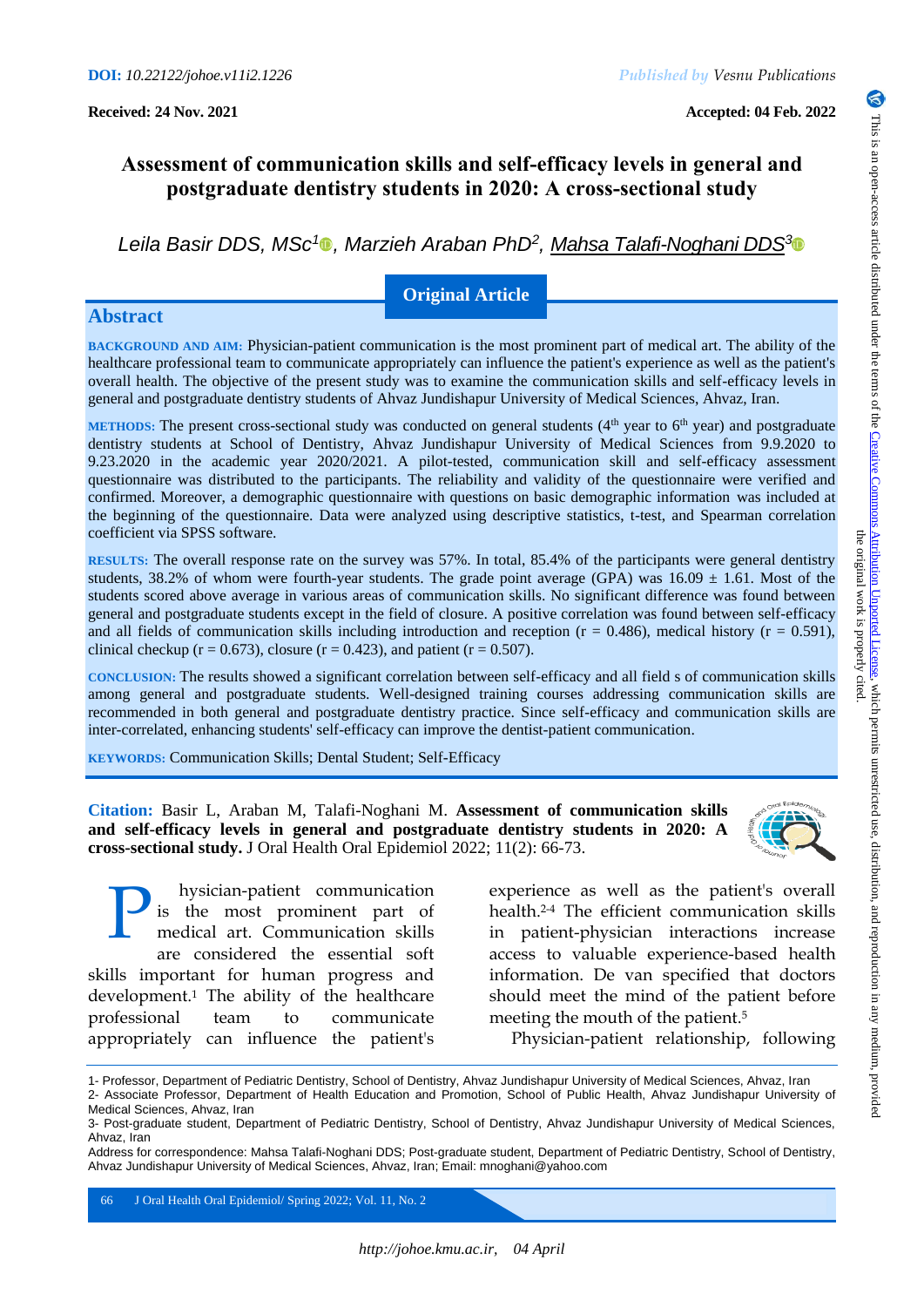clinical consultations, is a critical element of the patient-physician interaction.<sup>6</sup> Clinical competences without real communication may not be enough to ensure the quality of care and patient satisfaction.<sup>7</sup> Appropriate physician-patient communication is the first step in building trust which helps patients to feel less anxious and worried and leads to successful treatment as well as patient's health management. Several studies have shown that good patient-physician communication improves patient satisfaction and compliance with a treatment plan.<sup>1,8</sup> Establishing relationships, negotiating, and facilitating patient cooperation are the main components of a good communication.<sup>9</sup>

The main goals of physician-patient communication are as follows: 1- developing good interpersonal relationships (patient satisfaction with dentist reduces burnout and improves job satisfaction), 2- exchanging information (dentists need the information to find differences in patient expectations and preferences; this difference, if left untreated, can affect treatment outcomes), 3- making treatment-based decisions (to find out the nature of the problem and its solution, communication must take place during the dental visit),<sup>10</sup> and 4- promoting medication adherence (improving dental patients' adherence reduces the number of formal and malpractice complaints).<sup>5</sup>

Physician-patient communication comprises verbal and nonverbal components, including physician's ability to ask appropriate and relevant questions, the ability to listen patiently to the patient, the ability to answer questions with a sense of connection and mutual understanding, the skill of conversation, the ability to break bad news, developing and expanding counseling skills, empathy, and body language.<sup>11</sup> In the past, patients were less actively involved in treatment decision-making. Nowadays, due to the ease of searching for different treatment plans and awareness raising, patients ask dentists for more information about their treatment. They have more

opportunities to inquire and talk about their oral health. As a result, effective communication enables dentists to better respond to their patients' needs.<sup>7</sup> Memarpour et al. concluded that communication skills should be taught, particularly to students involved in clinical practice.<sup>12</sup>

Khalifah and Celenza in a systematic review suggested that dental students realized the importance of interpersonal skills and were interested in learning communication skills.<sup>13</sup>

Due to the importance of physicianpatient communication in dental treatment outcomes, the present study was conducted to examine the communication skills and selfefficacy levels in general and postgraduate dentistry students of Ahvaz Jundishapur University of Medical Sciences, Ahvaz, Iran.

### **Methods**

The present cross-sectional study was conducted on general dentistry students  $(4<sup>th</sup>$  year to  $6<sup>th</sup>$  year) and postgraduate dentistry students at School of Dentistry, Ahvaz Jundishapur University of Medical Sciences in the academic year 2020/2021. A total of 157 general and postgraduate dentistry students were selected for the study using the census sampling method. A written informed consent for participation was obtained accordingly. The study was confirmed by the Ethics Committee of Ahvaz Jundishapur University of Medical Sciences (reference number: IR.AJUMS.REC.1399.313).

A pilot-tested communication skills and self-efficacy assessment questionnaire with introduction and reception (5 questions), medical history (12 questions), clinical checkup (8 questions), closure (3 questions), patient (3 questions), and self-efficacy (11 questions) fields was distributed to the participants. The total score ranges from 42 to 210, with a higher total score indicating higher self-esteem. The reliability and validity of the questionnaire were verified and confirmed based on the previous relevant studies. The communication skills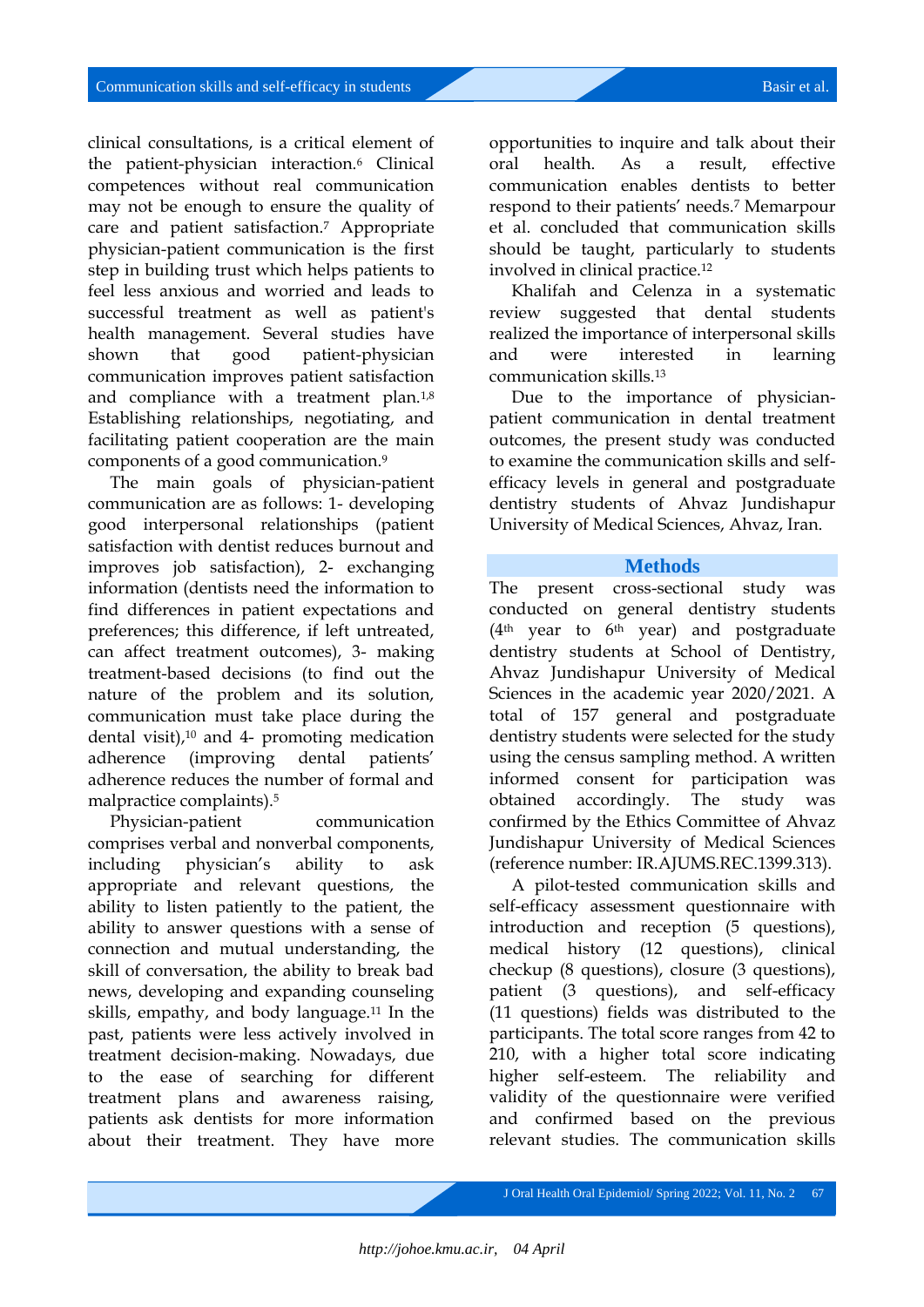questionnaire was already validated by Pakdaman et al.<sup>1</sup> study and the self-efficacy questionnaire was already validated by Ghaffarifar et al.<sup>14</sup> study. In this study, the questionnaire was validated and confirmed to be reproducible [content validity ratio (CVR), content validity index (CVI) = 1, Cronbach's alpha = 0.9].

The questionnaire was posted online on a site (https://survey.porsline.ir/s/p4HNsXY). It was accessible online for two weeks. The survey link was distributed to participants via social media WhatsApp group. The questionnaire was implemented using forced answering (FA) option (the students were forced to answer each question to proceed through the questionnaire). Furthermore, a demographic questionnaire with questions on basic demographic information [gender, marital status, academic year, grade point average (GPA), residence status, level of satisfaction with the field of study, faculty outside employment, and history of communication problems] was included at the beginning of the questionnaire. Data were analyzed using descriptive statistics, t-test, and Spearman correlation coefficients via SPSS software (version 21, IBM Corporation, Armonk, NY, USA). P-value less than or equal to  $0.05$  ( $P \le 0.05$ ) was considered statistically significant.

#### **Results**

A total of 157 general and postgraduate dentistry students [106 women (67.5%), 52 men (32.5%)] participated in this study. In total, 85.4% of the participants were general

dentistry students, 38.2% of whom were fourth-year students. The overall response rate on the survey was 57% and the GPA was  $16.09 \pm 1.61$ . Table 1 provides a summary of the socio-demographic background of dental students. The items of the questionnaire were rated on a 5-point Likert scale (1 = never,  $2 =$  seldom,  $3 =$  sometimes,  $4 =$  usually,  $5 =$  always).

| Table 1. Socio-demographic background |
|---------------------------------------|
| of dental students                    |

| <b>Variable</b>      | $\mathbf{n}$ (%) |
|----------------------|------------------|
| Gender               |                  |
| Women                | 106(67.5)        |
| Men                  | 51 (32.5)        |
| Marital status       |                  |
| Single               | 133 (84.7)       |
| Married              | 24(15.3)         |
| Degree               |                  |
| General student      | 134 (85.4)       |
| Postgraduate student | 23(14.6)         |
| Grade                |                  |
| $4th$ grade          | 60 (38.2)        |
| $5th$ grade          | 35(22.3)         |
| $6th$ grade          | 44 (28.0)        |
| Missing              | 18 (11.5)        |
| Residence status     |                  |
| Indigenous           | 112(71.3)        |
| Non-Indigenous       | 45(28.7)         |

Most students scored above the median in each communication skill and self-efficacy field. No significant difference was found between general and postgraduate students in any field of communication skills and selfefficacy, except in the field of closure (Table 2).

The correlation between communication skills and demographic information using the Spearman test is shown in table 3.

|                           |  |  |  |  | Table 2. The mean and standard deviation (SD) of communication skills and self-efficacy in general |  |  |  |  |
|---------------------------|--|--|--|--|----------------------------------------------------------------------------------------------------|--|--|--|--|
| and postgraduate students |  |  |  |  |                                                                                                    |  |  |  |  |

| <b>Category</b>            | <b>Range of scores (median)</b> | <b>General students</b>       | <b>Postgraduate students</b>  | ${\bf P}^*$ |
|----------------------------|---------------------------------|-------------------------------|-------------------------------|-------------|
|                            |                                 | $(\text{mean} \pm \text{SD})$ | $(\text{mean} \pm \text{SD})$ |             |
| Introduction and reception | $15-25(22)$                     | $21.67 \pm 2.02$              | $21.34 \pm 1.58$              | 0.450       |
| Medical history            | $36-60(52)$                     | $51.42 \pm 4.66$              | $50.21 \pm 4.03$              | 0.240       |
| Clinical checkup           | $24-40(35)$                     | $34.91 \pm 3.36$              | $35.26 \pm 2.87$              | 0.640       |
| Closure                    | $9-15(12)$                      | $12.63 \pm 1.40$              | $11.95 \pm 1.39$              | 0.034       |
| Patient                    | $9-15(12)$                      | $12.70 \pm 1.47$              | $12.39 \pm 1.15$              | 0.320       |
| Self-efficacy              | $32-55(45)$                     | $45.47 \pm 5.08$              | $46.56 \pm 4.04$              | 0.330       |
| *Derived from t-test       |                                 |                               |                               |             |

SD: Standard deviation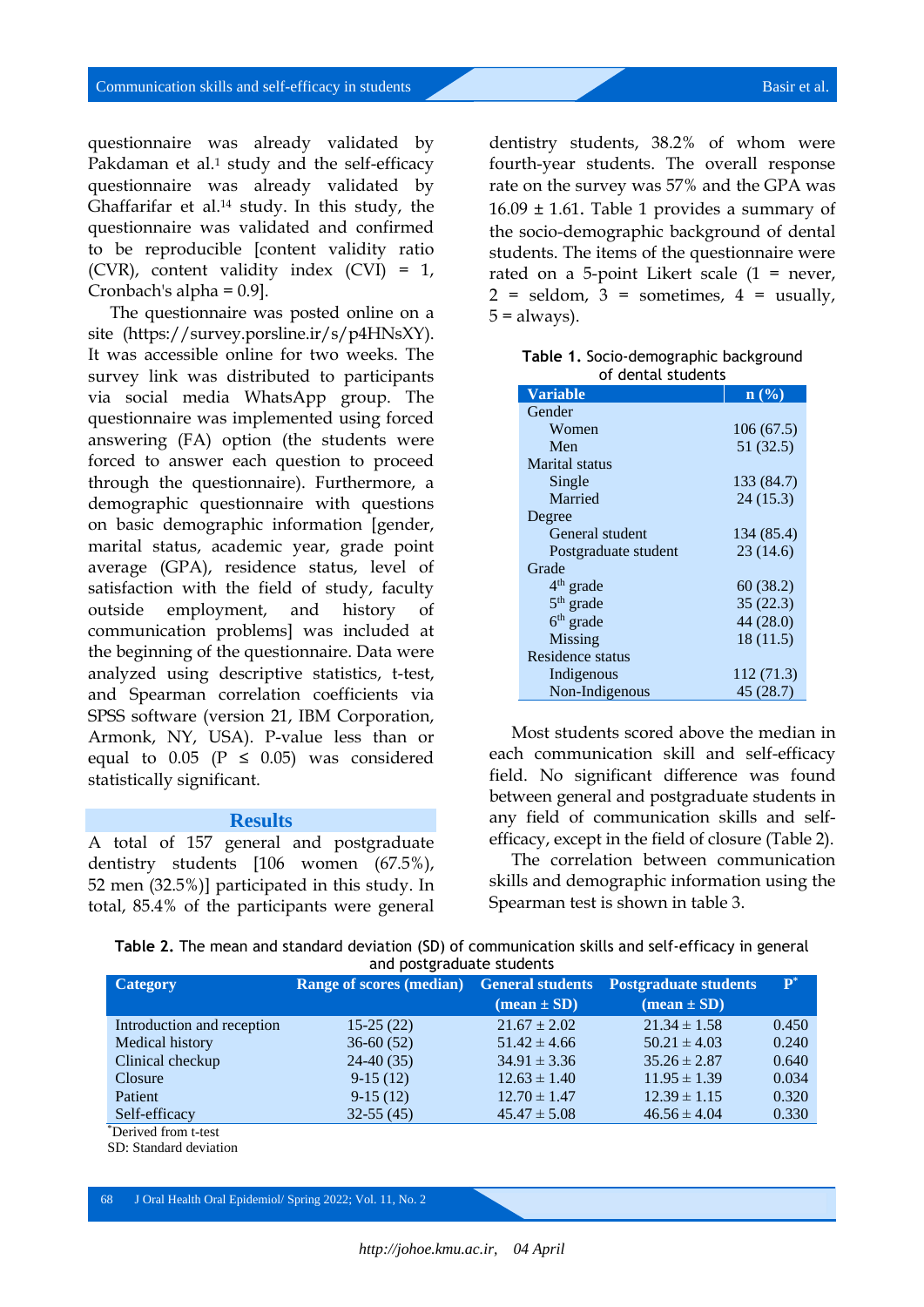| <b>TWEE - CONTENTION SECTIONS COMMUNICATION SHINGS HOLDS AND GENTOGRAPHIC MITOLIMATION SECTION SEQUENCES</b> |                      |                     |                |                 |                |                |              |            |             |                 |
|--------------------------------------------------------------------------------------------------------------|----------------------|---------------------|----------------|-----------------|----------------|----------------|--------------|------------|-------------|-----------------|
| <b>Category</b>                                                                                              | <b>Self-efficacy</b> | <b>Introduction</b> | <b>Medical</b> | <b>Clinical</b> | <b>Closure</b> | <b>Patient</b> | Job          | <b>Job</b> | <b>Work</b> | <b>Academic</b> |
|                                                                                                              |                      | and reception       | history        | checkup         |                |                | satisfaction | burnout    | experience  | vear            |
| Self-efficacy                                                                                                | 1.000                | $0.486^{**}$        | $0.591**$      | $0.673**$       | $0.423**$      | $0.507**$      | 0.540        | $0.187*$   | 0.024       | $-0.103$        |
| Introduction and reception                                                                                   | $0.486**$            | 1.000               | $0.465**$      | $0.528**$       | $0.247**$      | $0.274**$      | $0.172*$     | 0.109      | 0.093       | $-0.252**$      |
| Medical history                                                                                              | $0.591**$            | $0.465***$          | 1.000          | $0.715***$      | $0.392**$      | $0.433**$      | 0.103        | $0.164*$   | 0.004       | $-0.199*$       |
| Clinical checkup                                                                                             | $0.673***$           | $0.528**$           | $0.715***$     | 1.000           | $0.435***$     | $0.508**$      | 0.054        | 0.138      | $-0.088$    | $-0.085$        |
| <b>Closure</b>                                                                                               | $0.423***$           | $0.247**$           | $0.392**$      | $0.435***$      | 1.000          | $0.434**$      | 0.028        | 0.138      | 0.044       | $-0.133$        |
| Patient                                                                                                      | $0.507**$            | $0.274***$          | $0.433**$      | $0.508**$       | $0.434**$      | 1.000          | 0.410        | 0.063      | 0.020       | $-0.051$        |
| Job satisfaction                                                                                             | 0.054                | $0.172*$            | 0.103          | 0.054           | 0.028          | 0.041          | 1.000        | 0.069      | $-0.136$    | 0.005           |
| Job burnout                                                                                                  | $0.187*$             | 0.109               | $0.164*$       | 0.138           | 0.138          | 0.063          | 0.069        | 1.000      | $0.161^*$   | 0.003           |
| Work experience                                                                                              | 0.024                | 0.093               | 0.004          | $-0.088$        | 0.044          | 0.020          | $-0.136$     | 0.161      | 1.000       | $-0.224$ **     |
| Academic year                                                                                                | $-0.103$             | $-0.252**$          | $-0.199*$      | $-0.085$        | $-0.133$       | $-0.051$       | 0.005        | 0.003      | $-0.224***$ | 1.000           |

**Table 3** Correlation between communication skills fields and demographic information in dental students

\*Derived from Spearman's rho, correlation is significant at the 0.05 level (2-tailed); \*\*Derived from Spearman's rho, correlation is significant at the 0.01 level (2-tailed)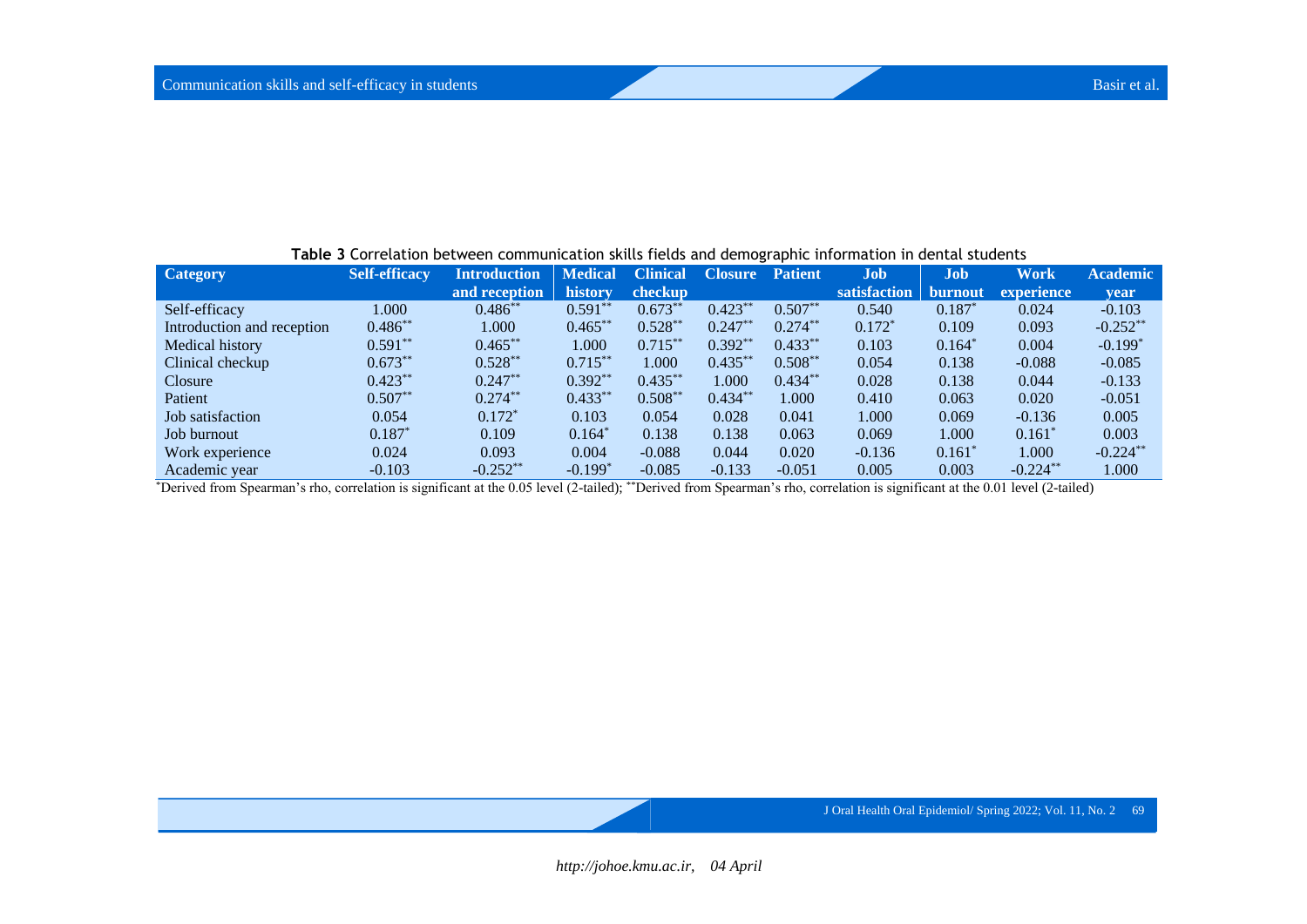No correlation was found between communication skills, self-efficacy, and GPA. Moreover, no significant relationship was found between job satisfaction and gender  $(P = 0.15)$ .

The mean score of communication skills in the introduction and reception field was 21.60  $\pm$  2.02 in general students and 21.34  $\pm$  1.58 in postgraduate students. The median score in this area was 22 and about 17.8% of participants scored lower than this level.

The mean score of communication skills in the medical history field was  $51.42 \pm 4.66$  in general dentistry students and 50.21 ± 4.03 in postgraduate students. The median score in this area was 52 and about 6.4% of participants scored lower than this level.

The mean score of communication skills in the clinical checkup field was  $34.91 \pm 3.36$  in general dentistry students and 35.26 ± 2.87 in postgraduate students. The median score in this area was 35 and about 10.2% of participants scored lower than this level.

The mean score of communication skills in the closure field was  $12.63 \pm 1.40$  in general dentistry students and 11.95 ± 1.39 in postgraduate students. The median score in this area was 12 and about 29.9% of participants scored lower than this level. Although the difference between general and postgraduate students in this field was statistically significant, the difference was not clinically significant. The mean score of communication skills in the patient field was 12.70 ± 1.47 in general dentistry students and 12.39 ± 1.15 in postgraduate students. The median score in this area was 12 and about 41.4% of participants scored lower than this level.

The mean self-efficacy score was  $45.47 \pm 5.08$  in general dentistry students and 46.56 ± 4.04 in postgraduate students. The median score in this area was 45 and about 7% of participants scored lower than this level.

#### **Discussion**

The results of the present study showed a significant correlation between different

fields of communication skills and self-efficacy in general and postgraduate students. Effective interpersonal communication skills are essential for improving the quality of oral health services and patient satisfaction.<sup>15</sup> Maart and Mostert-Wentzel approved the importance of communication skills training among dental students and concluded that communication module should be developed and taught in the dental curriculum.<sup>2</sup>

Good interpersonal communication between physicians and patients leads to better treatment outcomes, better physicianpatient relationships, more adherence to medical advice, greater patient-physician satisfaction, less physician burnout, and fewer medication errors and changes.<sup>16</sup>

In dentistry, communication skills refer to the ability of the dentist to communicate effectively with the patient, use the skills of active listening, collect and communicate information effectively, deal effectively with the patient's emotions, and show empathy, perception, moral awareness, and professionalism.<sup>16</sup>

All dental students require effective communication skills.<sup>17</sup> In the present study, no significant difference was found between men and women in the mean scores of communication skills and self-efficacy fields. Therefore, communication and self-efficacy skills do not seem to be gender-dependent, and acquiring these skills is essential for both sexes. Ayn et al. showed that attitudes towards communication skills learning were generally favorable and students appreciated the importance of communication skills for dental practice.<sup>3</sup> Similarly, in this study, a positive correlation was found between self-efficacy and all fields of communication skills, which implies that the higher the self-efficacy and self-confidence in students, the better the performance of communication skills. Besides, there was a correlation between introduction and reception field and job satisfaction, i.e., students with more job satisfaction were more enthusiastic to start working and were also more interested in doing better in beginning a relationship with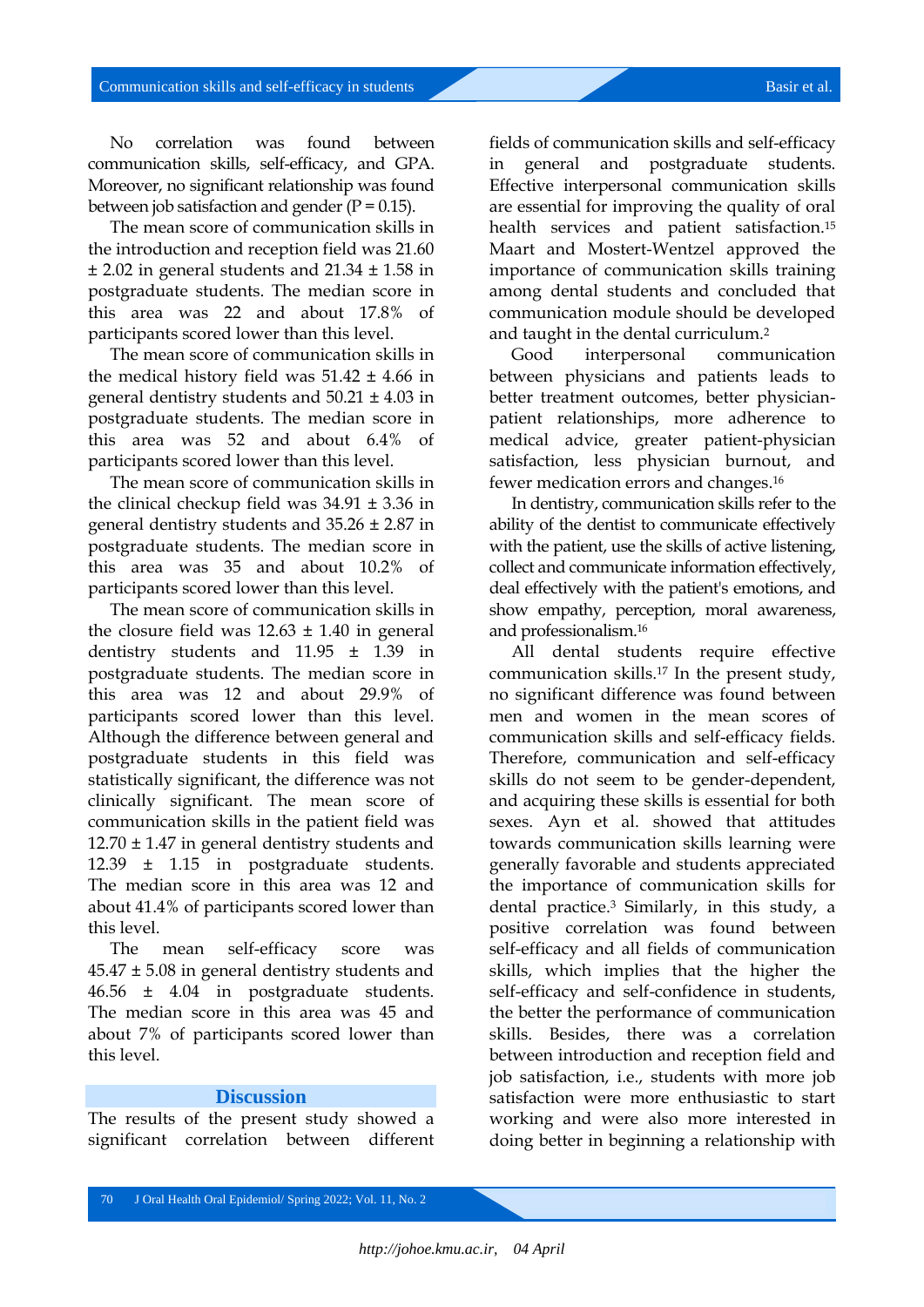the patient and consequently better clinical outcomes. Nevertheless, there was a negative correlation between clinical checkup and faculty outside employment, i.e., professional practice and work experience outside the faculty contributed to the poor academic performance. Working outside the college before the end of the study and learning different communication skills and stabilizing them lead to providing patient care too hastily and spending less time on each patient.

Molina-Hernandez et al. suggested that dentists with more professional experience had better perceptions of job satisfaction and well-being at work. They found no significant difference between gender and job satisfaction which was consistent with the results of the present study.<sup>18</sup>

In the present study, the introduction and reception as well as medical history fields were correlated with the academic year. Furthermore, all communication fields were associated with the academic year, i.e., communication skills incline to weaken and may lapse over time as dental students proceed to higher degrees of dental education. Over time, they tend to miss their focus on all-inclusive patient care. Students make more effective contact with patients in the early years of clinic attendance. This may indicate that students are gradually moving away from the basic training given to them about communication skills. In the current dental curriculum, the communication skills unit is included in the third year of the academic course when students have not yet started clinical patient treatments. By distancing students from training, communication skills gradually faded into the distance. This highlights the need for retraining classes in the field of communication skills. Quinn et al. suggested that communication skills training should be implemented in practice and real life and should become part of professional development programs. They concluded that small changes in nonverbal communication

strategies (e.g., use of body language in the communication) would reduce dental anxiety levels.19 Attari Moghadam et al. examined the role of teaching the physician-patient relationship in medical education. They concluded that training medical students on physician-patient relationship was highly effective for improving their awareness of communication skills.<sup>20</sup>

Mathew et al.<sup>5</sup> and Hottel and Hardigan<sup>21</sup> showed that dental students who received communication skills training had higher interpersonal communication skills and selfefficacy than untrained university students.

In the present study, no significant difference was found between general and postgraduate dental students in any field of communication skills and self-efficacy, except in the field of closure. Jabarifar et al. showed that postgraduate dental students had higher communication skills and professional ethics competencies in managing their patients than undergraduate dental students,<sup>17</sup> which was inconsistent with the results of the present study. This inconsistency could be due to the limited number of residents who participated in the study. Furthermore, the significant difference in the closure field between general and postgraduate students may be due to the broader view of postgraduate students on the patient treatment plan.

In this study, communication skills and self-efficacy were not correlated with GPA. In the dental education and dentistry system, most exams and scores, even the scores of the practical courses, are restricted to theoretical knowledge and memorization. The scores should be based on the student's assessment from the beginning of the patient's visit until the end of the performance and based on a checklist that examines all communication and clinical issues. Depending on the grades obtained by students in each of the general or postgraduate levels, communication skills training is recommended. Due to the correlation between self-efficacy and communication skills, enhancing students' self-efficacy can lead to more effective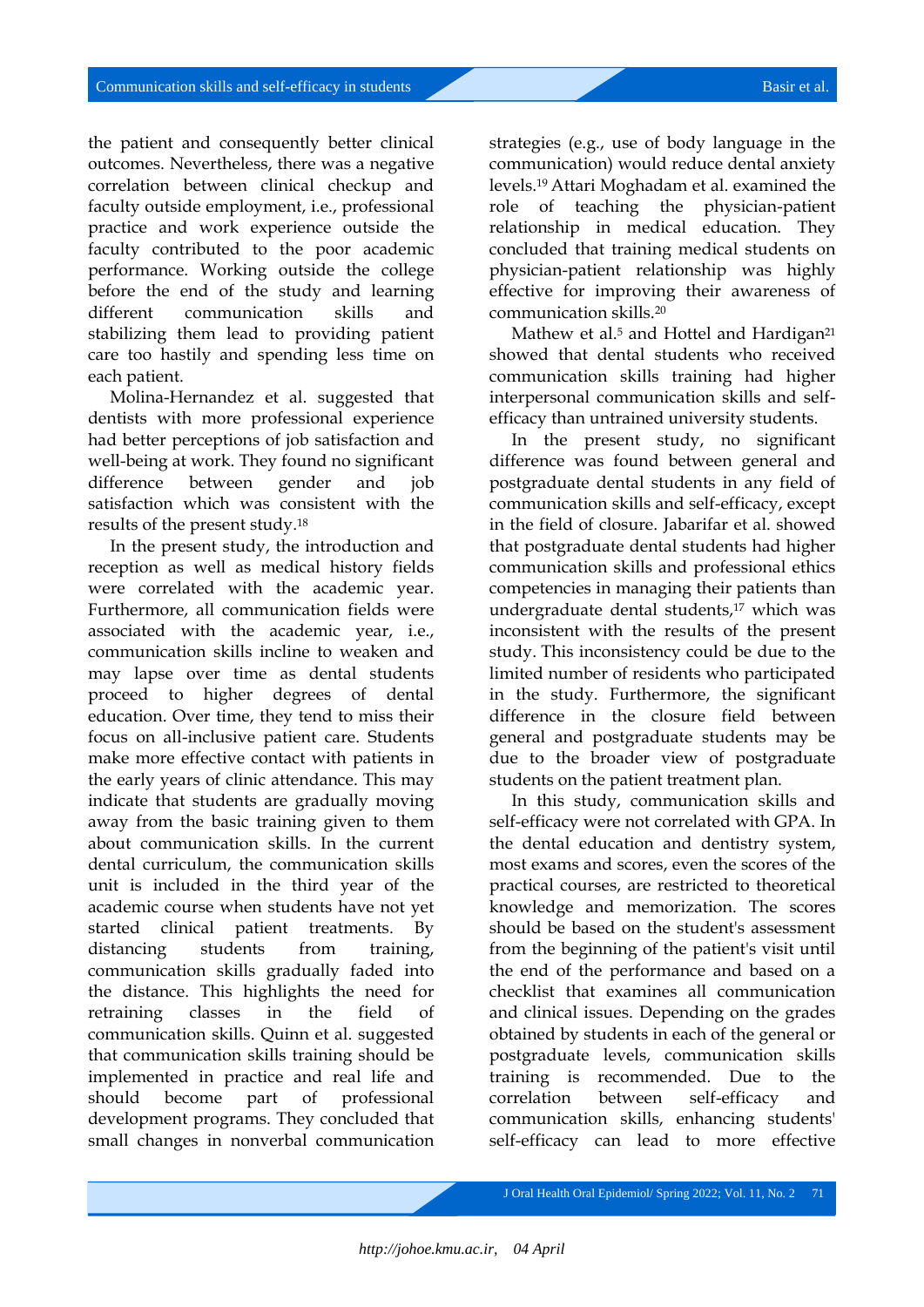communication with patients. levels, communication skills training is recommended. Due to the correlation between self-efficacy and communication skills, enhancing students' self-efficacy can lead to more effective communication with patients. This study had some limitations such as the limited sample size and self-report questionnaire that could be addressed in future research.

#### **Conclusion**

Although the majority of the interns in this The communication skills training can improve the general and postgraduate dentistry students' communication skills. Since self-efficacy and communication skills are inter-correlated, well-designed training

courses addressing self-efficacy can improve dentist-patient communication. Further similar studies are required to be conducted in different dental schools of the country using the proposed checklists to observe this relationship in practical areas.

#### **Conflict of Interests**

Authors have no conflict of interests.

#### **Acknowledgments**

This article was extracted from a research project (Project U-99120) approved by Ahvaz Jundishapur University of Medical Sciences. The authors would like to thank all general and postgraduate students who participated in the study.

#### **References**

- 1. Pakdaman A, Ahmadpour R, Serajzadeh M. Dental Consultation Communication Checklist: Translation and validation of the Persian version. J Iran Dent Assoc 2015; 27(4): 173-81.
- 2. Maart R, Mostert-Wentzel K. The way forward with dental student communication at the University of the Western Cape, Cape Town, South Africa. Afr J Health Prof Educ 2016; 8(1): 69-71.
- 3. Ayn C, Robinson L, Matthews D, Andrews C. Attitudes of dental students in a Canadian university towards communication skills learning. Eur J Dent Educ 2020; 24(1): 126-33.
- 4. Salimi M, Peyman H, Sadeghifar J, Toloui Rakhshan S, Alizadeh M, Yamani N. Assessment of interpersonal communication skills and associated factors among students of allied medicine school in Tehran University of Medical Sciences. Iran J Med Educ 2013; 12(12): 895-902.
- 5. Mathew T, Shetty A, Shetty C, Narasimhan D, Shetty S, Hegde M. Comparison of communication skills between Undergraduate Dental students with or without prior training in effective communication. The Nitte University Journal of Health Science 2015; 5(2): 8-11.
- 6. Carey JA, Madill A, Manogue M. Communications skills in dental education: A systematic research review. Eur J Dent Educ 2010; 14(2): 69-78.
- 7. Yamalik N. Dentist-patient relationship and quality care 3. Communication. Int Dent J 2005; 55(4): 254-6.
- 8. Bowles K, Sehgal HS, Santelmann L, Pham EP, Kohli R. Dental student to patient communication analysis: A pilot study. Health Commun 2020; 35(1): 10-7.
- 9. Deveugele M, Derese A, De Maesschalck S, Willems S, Van Driel M, De Maeseneer J. Teaching communication skills to medical students, a challenge in the curriculum? Patient Educ Couns 2005; 58(3): 265-70.
- 10. Shigli K, Awinashe V. Patient-dentist communication: an adjunct to successful complete denture treatment. J Prosthodont 2010; 19(6): 491-3.
- 11. Murthy V, Rajaram S, Choudhury S, Sethuraman KR. Are we training enough of communication skills and patient psychology required in dental practice. J Clin Diagn Res 2017; 11(4): ZE01-4.
- 12. Memarpour M, Bazrafkan L, Zarei Z. Assessment of dental students' communication skills with patients. J Adv Med Educ Prof 2016; 4(1): 33-8.
- 13. Khalifah AM, Celenza A. Teaching and assessment of dentist-patient communication skills: A systematic review to identify best-evidence methods. J Dent Educ 2019; 83(1): 16-31.
- 14. Ghaffarifar S, Ghofranipour F, Ahmadi F, Khoshbaten M, Sallis C. the causal relationship between interns' knowledge and self-efficacy and their value in predicting the interns' communication behavior with patients. Int J Community Based Nurs Midwifery 2015; 3(4): 263-71.
- 15. Han JH, Ahn E, Hwang JM. Effects of critical thinking and communication skills on the problem-solving ability of dental hygiene students. J Dent Hyg Sci 2019; 19(1): 31-8.
- 16. Shrivastava R, Harish Y, Puranik M. Dental students' attitude toward learning communication skills in Bengaluru

72 J Oral Health Oral Epidemiol/ Spring 2022; Vol. 11, No. 2